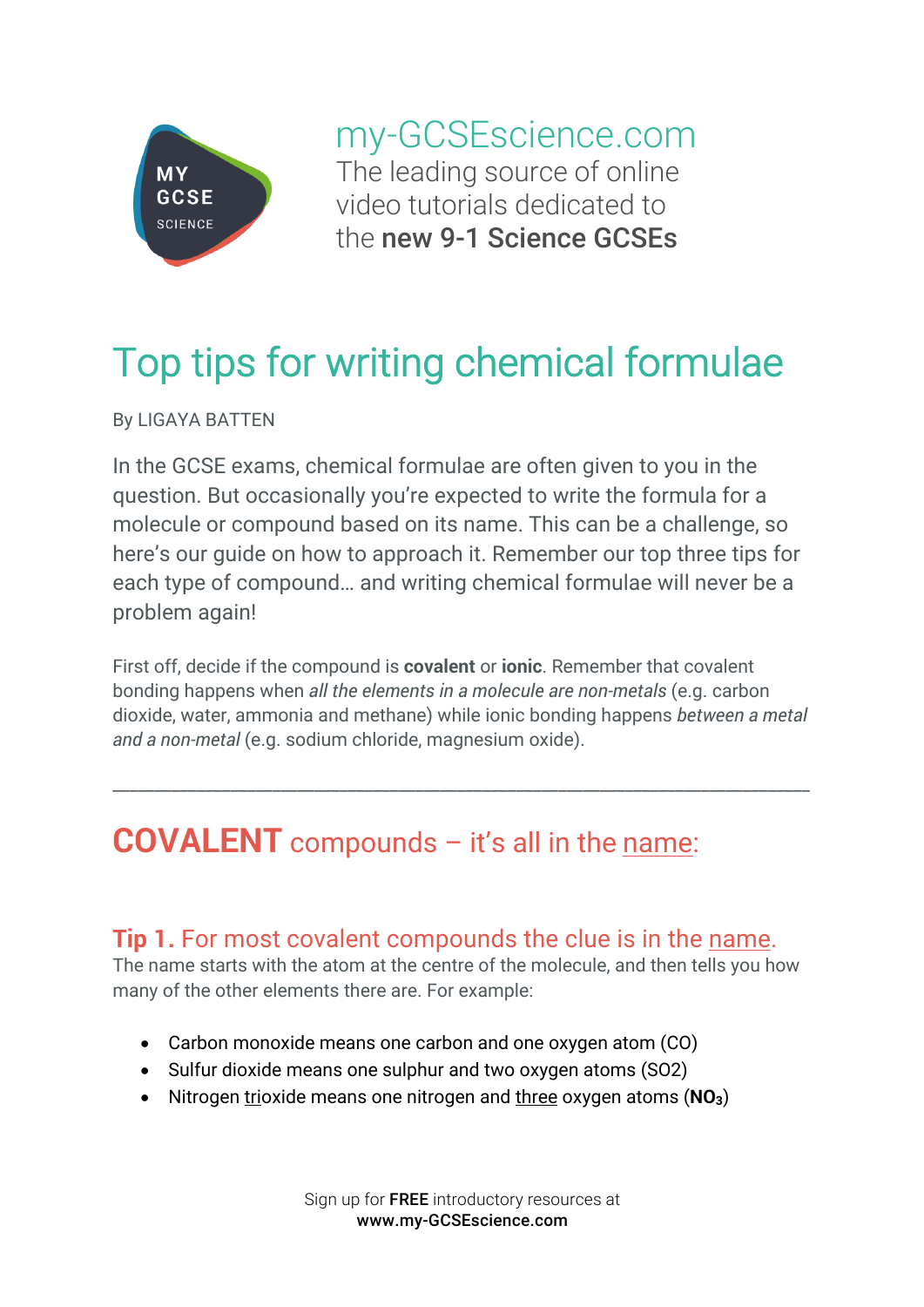### **Tip 2**. A handful of *exceptions* have special names

You just need to remember these few exceptions:

- Water (**H<sub>2</sub>0**)
- Ammonia (**NH3**)
- Methane  $(CH_4)$ , ethane  $(C_2H_6)$ , propane  $(C_3H_8)$  and butane  $(C_4H_{10})$

#### **Tip 3**. Seven elements exist as molecules

You just need to learn and remember these seven. They are Hydrogen (**H2**), Nitrogen (**N2**), Oxygen (**O2**) and all the halogens: Fluorine (**F2**), Chlorine (**Cl2**), Bromine (**Br2**), Iodine (**I2**). Have a look at the diagram below.



#### Flements which exist as molecules

\_\_\_\_\_\_\_\_\_\_\_\_\_\_\_\_\_\_\_\_\_\_\_\_\_\_\_\_\_\_\_\_\_\_\_\_\_\_\_\_\_\_\_\_\_\_\_\_\_\_\_\_\_\_\_\_\_\_\_\_\_\_\_\_\_\_\_\_\_\_\_\_\_\_\_\_\_\_\_\_\_\_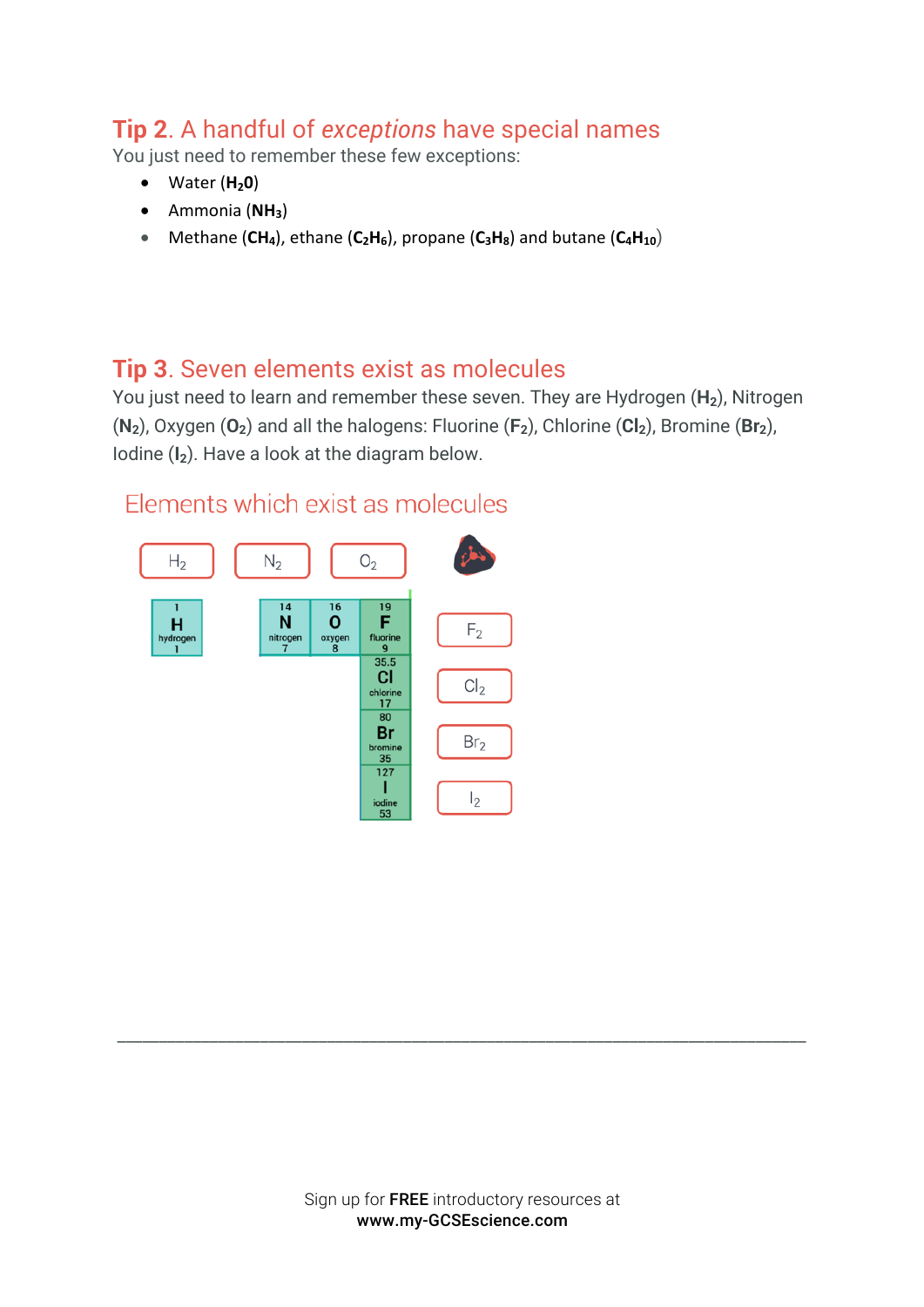# **IONIC** compounds – it's about the charges on each ion:

### **Tip 1.** Work out the charge

The first step is to work out the charge on the positive ion and the charge negative ion based on how many electrons those atoms gain or lose to get a full outer shell. Use the diagram below to help you.



Note that the noble gases (aka Group 0 or 8) already have a full outer shell, so they are very unreactive and almost always exist as single atoms.

#### **Tip 2.** Compounds, like atoms, don't have an overall charge

Therefore, the charge of the positive ions needs to *cancel out* the charge of the negative ions.

This is straightforward if the two ions in the compound have the same but opposite charge. For sodium chloride **Na<sup>+</sup>** and **Cl–** become **NaCl** and for magnesium oxide **Mg2+** and **O2-** becomes **MgO**. But if the two ions have *different* charges you need to use a few more brain cells to work out how many of each ion you need so that the charges cancel out.



Sign up for FREE introductory resources at www.my-GCSEscience.com